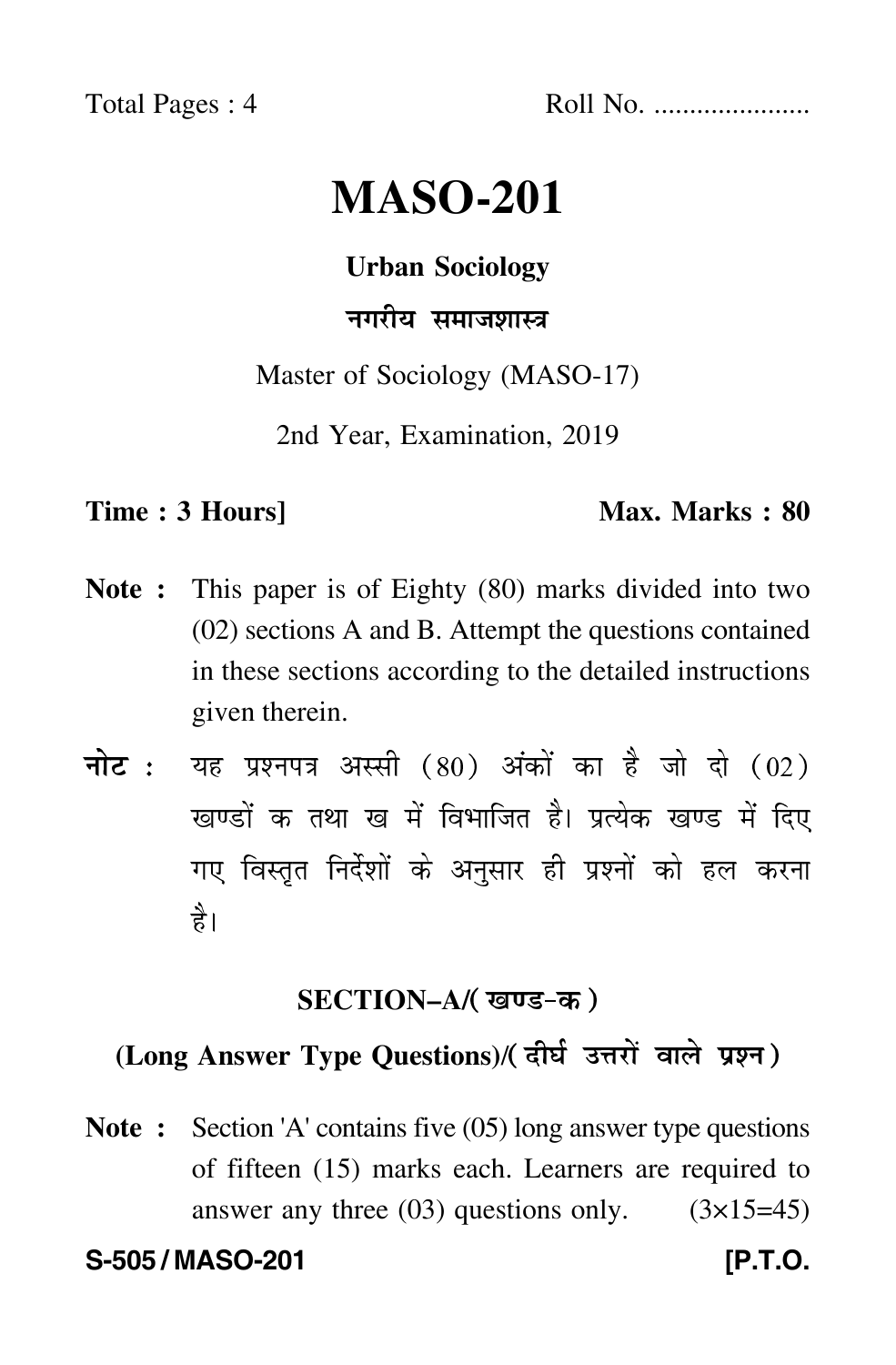- <mark>नोट</mark> : खण्ड 'क' में पाँच (05) दीर्घ उत्तरों वाले प्रश्न दिये गये हैं, प्रत्येक प्रश्न के लिए पन्द्रह (15) अंक निर्धारित हैं। शिक्षार्थियों को इनमें से केवल तीन (03) प्रश्नों के उत्तर देने हैं।
- **1.** Explain the process of urbanization in India. भारत में नगरीकरण की प्रक्रिया का वर्णन कीजिए। -
- **2.** Discuss the evolution and classification of cities. नगरों की उद्विकास एवं वर्गीकरण की विवेचना कीजिए।
- **3.** What are the chief characteristics of industrial and postindustrial cities ? औद्योगिक एवं उत्तर–औद्योगिक नगरों की प्रमुख विशेषताएँ क्या है?
- **4.** Analyse the main features of urban family in India. Discuss the forms and problems of the urban family. भारत में नगरीय परिवारों के प्रमुख लक्षणों का मूल्यांकन कीजिए। --नगरीय परिवारों के स्वरूपों एवं समस्याओं की विवेचना कीजिए।
- **5.** State the essentials of urban policies and urban development programme. Evaluate the recent attempts in India in this direction.

नगरीय नीतियों एवं नगरीय विकास कार्यक्रमों के आवश्यक तत्त्वों को विवेचना कोजिए। इस सम्बन्ध में भारत के तात्कालिक प्रयासों -का मूल्यांकन कीजिए।

### **S-505 / MASO-201 [ 2 ]**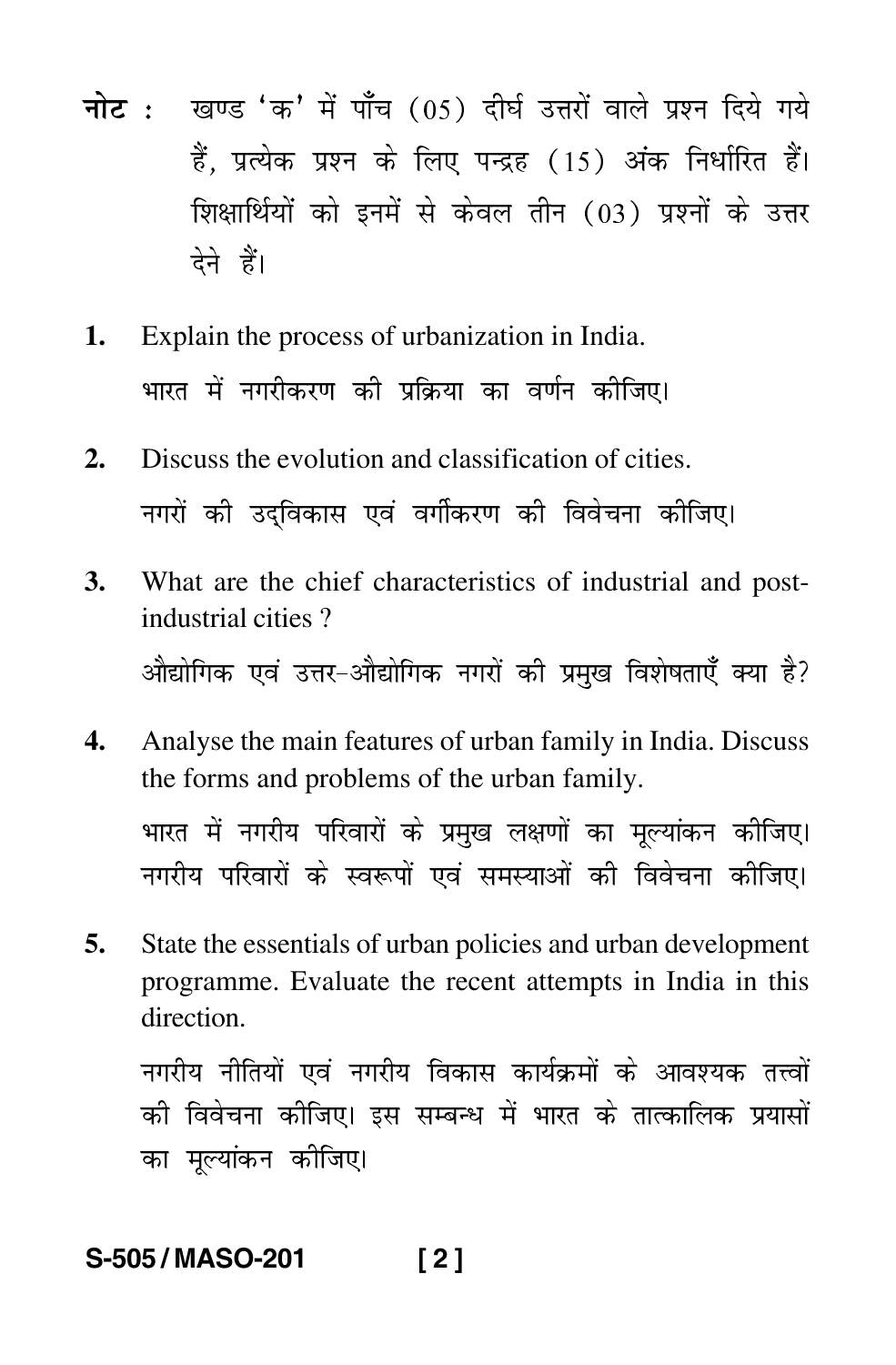#### **SECTION–B/**

### **(Short Answer Type Questions)**/

- **Note :** Section 'B' contains eight (08) short answer type questions of seven (07) marks each. Learners are required to answer any five (05) questions only.
	- $(5 \times 7 = 35)$
- <mark>नोट</mark> : खण्ड 'ख' में आठ (08) लघु उत्तरों वाले प्रश्न दिये गये हैं, प्रत्येक प्रश्न के लिए सात (07) अंक निर्धारित हैं। शिक्षार्थियों को इनमें से केवल पाँच (05) प्रश्नों के उत्तर देने हैं।
- **1.** Origin of urban sociology in India. भारत में नगरीय समाजशास्त्र की उत्पत्ति। --
- **2.** Difference between urbanization and urbanism. नगरीकरण एवं नगरीयता के मध्य अन्तर।
- **3.** Explain sector theory and multiple-nuclei theory in reference to internal structure of cities. नगरों का आन्तरिक ढाँँचा के सम्बन्ध में केन्द्रीय क्षेत्र सिद्धान्त,

वगीकृत क्षेत्र एवं बहुल केन्द्र सिद्धान्तों को समझाइए।

- **4.** Rural-urban continuum. ग्रामीण नगरीय सातत्य। -
- **5.** Marxist approach to city. मार्क्सवाद एवं नगरीय प्रारूप।

**S-505 / MASO-201 [ 3 ] [P.T.O.**